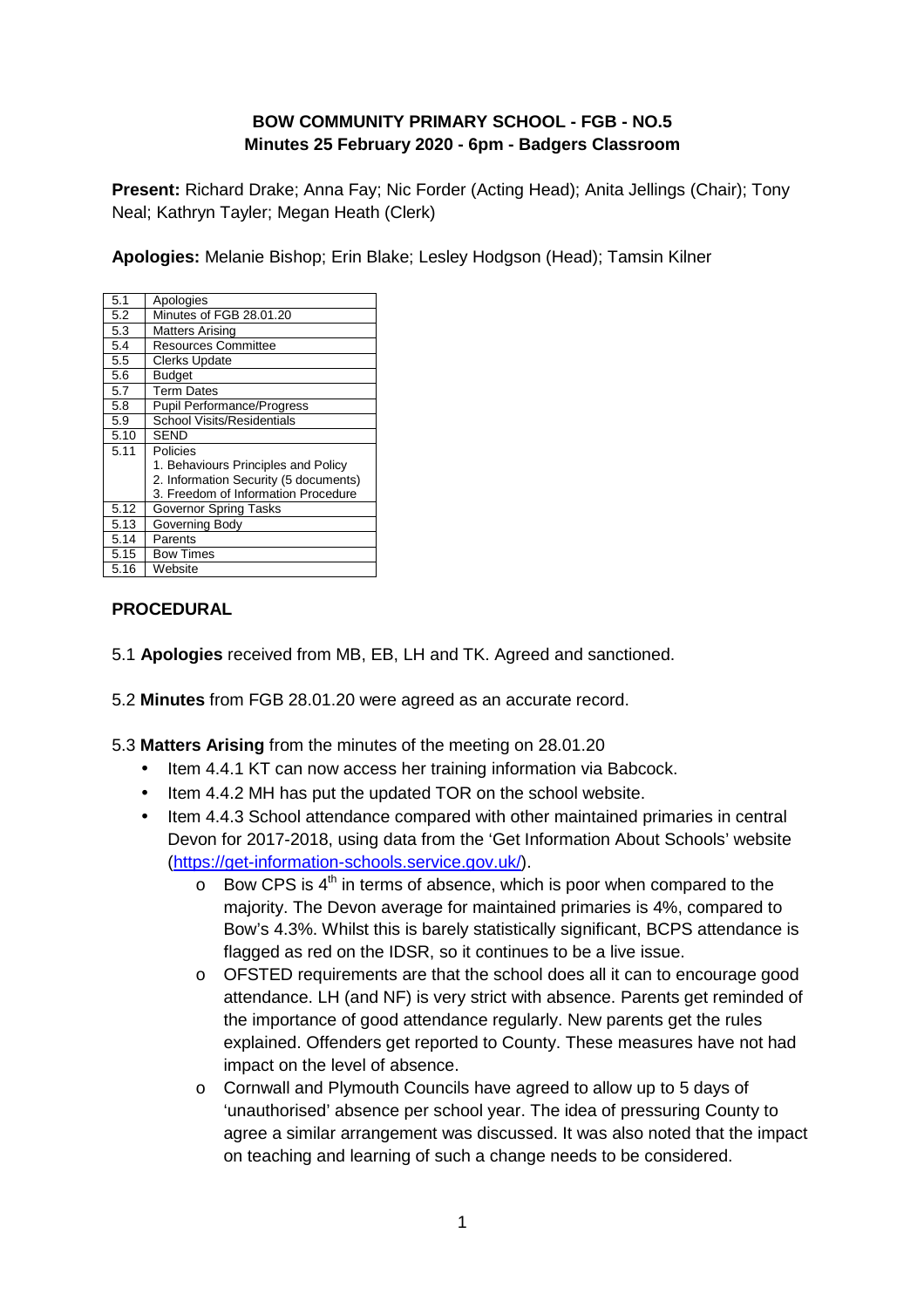- Item 4.4.4 Carried forward.
- Item 4.5.1 All governor skills audit questionnaires have been received.
- Item 4.5.2 Governors have checked the policies on the back room and feedback has been received by MH.
- Item 4.6.1 NF shared photographs of her autism friendly classroom at a staff meeting. As a result of this, all displays in the main corridors have been changed to neutral colours. The KS1 classrooms displays have also been changed to matching neutral colours.
- Item 4.6.2 NF provided a report for the Resources meeting.
- Item 4.7 TK is awaiting a date to complete the learning walk regarding the National Curriculum link with Art and Design. Carried forward.
- Item 4.10 TN is meeting with Susan Vile (SV) next week, where procurement deals for schools, or potentially linking with other schools, will be discussed.
- Item 4.11 Carried forward to LHs return.
- Item 4.14.1 Updated GB Composition on agenda.
- Item 4.14.2 Governor Skills Audit on agenda.
- Item 4.14.3 Finance Skills Audit on agenda.
- Item 4.17 NF has ensured the Thrive logo is no longer on school literature.
- Item 4.18.1 TN will discuss capabilities of ordering system programme with SV at next week's meeting.
- Item 4.18.2 Carried forward.

**ACTIONS: 1. MH to chase outstanding 'training evaluation and impact forms'. 2. TK to carry out learning walk on the National Curriculum link with Art and Design and report back to governors.** 

**3. LH and TN to consider robustness of finance governance.** 

**4. TN to report back on meeting with SV, including procurement deals for schools and the ordering system capabilities of the ordering system programme, who operates it, and what support they receive.** 

**5. EB, as the Community lead governor, to approach FOBS with the idea for a pop-up café.** 

## 5.4 **Resources Committee**

- The budget carry forward is £6000, which is higher than expected.
- The capital budget is good.
- Gemma Jackson, chair of FOBS, attended the meeting to propose using FOBS funds to cover some costs linked to the asset management plan, including the KS1 outdoor fencing. RD is to carry out an asset management walk, which will be presented to FOBS so they can choose how to spend their money.
- The Sports Premium report was approved and published on the school website.
- The loose flagstones outside the front of the school will be replaced over the Easter holidays.
- The Lockdown Procedure was discussed. This will be practised soon. Arrangements have now been made for the kitchen staff too. Air horns are being used to raise the alarm. Governors suggested that there should be an air horn at each point of entry.

## 5.5 **Clerks Update**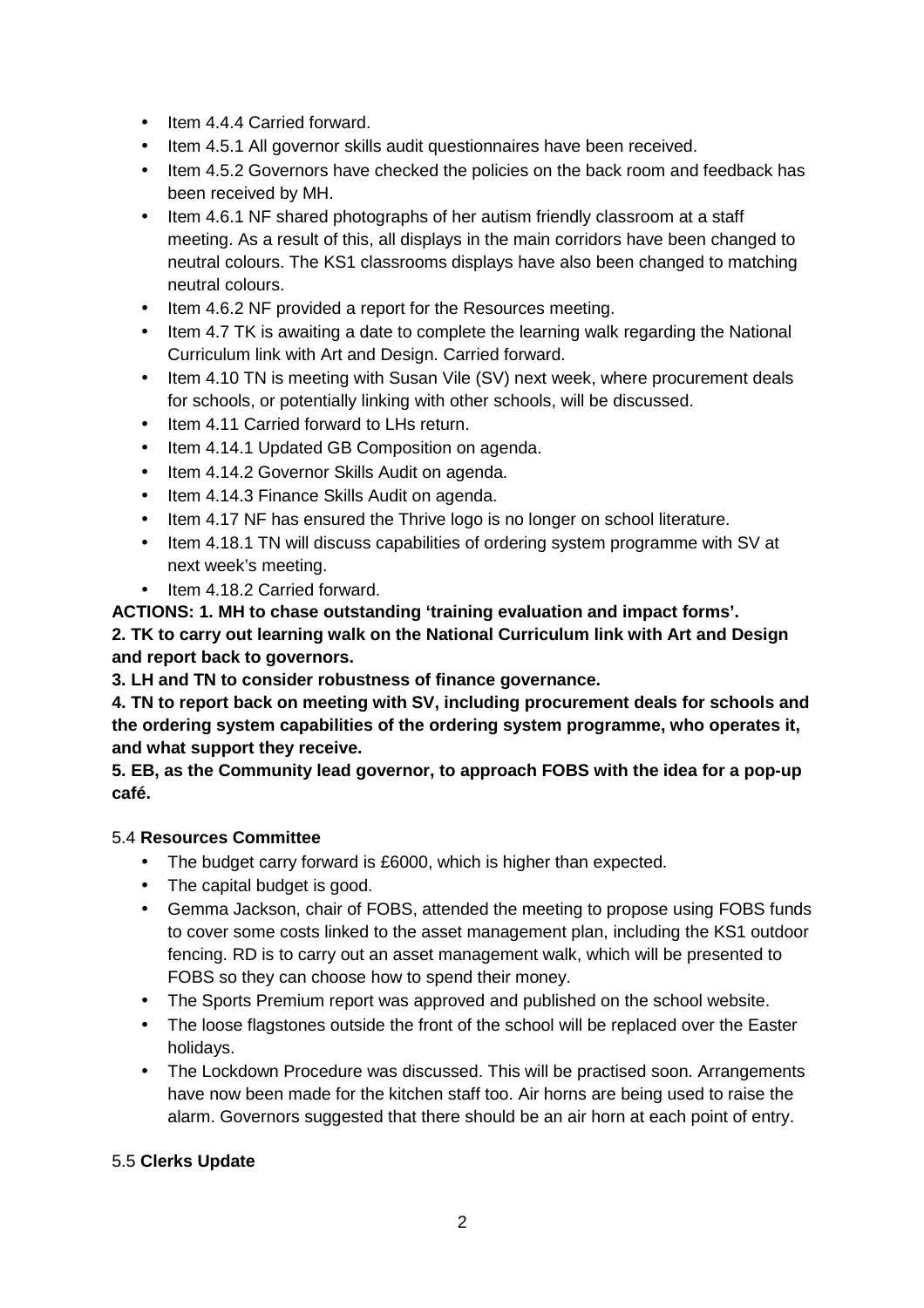- The governor area of the front website is now completely up to date. Governors were asked to report anything they believe has been missed to MH. The only item that is outstanding is RDs profile, which MH will chase up.
- All governors were reminded to contact MH using her 'clerk' email address, rather than her personal one.

## **ACTION: MH to chase the outstanding governor profile.**

## **STRATEGIC PLANNING**

## 5.6 **Budget**

- The current staffing structure will be rolled forward to next year's budget, with the additional support for Hares class.
- Predicted pupil numbers rarely anticipate actual numbers. Pupil numbers impact the budget.
- Per-pupil funding is to increase.
- High Needs Block funding is set to increase, however it is not yet known how much of this will filter down to the schools from County.
- Next year's budget is expected to be healthier than this year.

# **ACTION: MH to look for a 'Finance for Governors' course for RD to attend.**

## 5.7 **Term Dates**

• Carried forward.

# **ACTION: MH to add 'Term Dates for 21-22' to FGB 7 agenda.**

# **STATUTORY REPORTING AND ACCOUNTABILITY**

## 5.8 **Pupil Performance/Progress**

SDP targets handouts distributed at the meeting.

- There is progress in all areas.
- The SOAP document, discussed at previous FGB meetings, flagged KS1 reading (amber/medium) and KS1 writing (red/high) as areas of concern. Both of these areas are progressing.
- NF presented a document called the 'On Track Document' to be emailed to all governors after the meeting.
	- o The children that are currently 'on track' need targeting. Some of these are on Pupil Premium.
	- o Most of the children who are 'not on track' are covered by EHCPs and/or SEND support.
	- o Christopher Johnston (CJ) and Amy Harvey (AH) (Literacy and Maths subject leaders) have been working strategically throughout the school.
	- o Daniel Bashford (DB), NQT, is performing very well.
	- o At the beginning of the year, no children in year 3 were 'on track' for their writing, but now many have made a year's progress.
	- $\circ$  80% of the children in year 2 are expected to reach age related results. 67% are expected to reach age related in reading. These results are already better than last year. The progress is ongoing.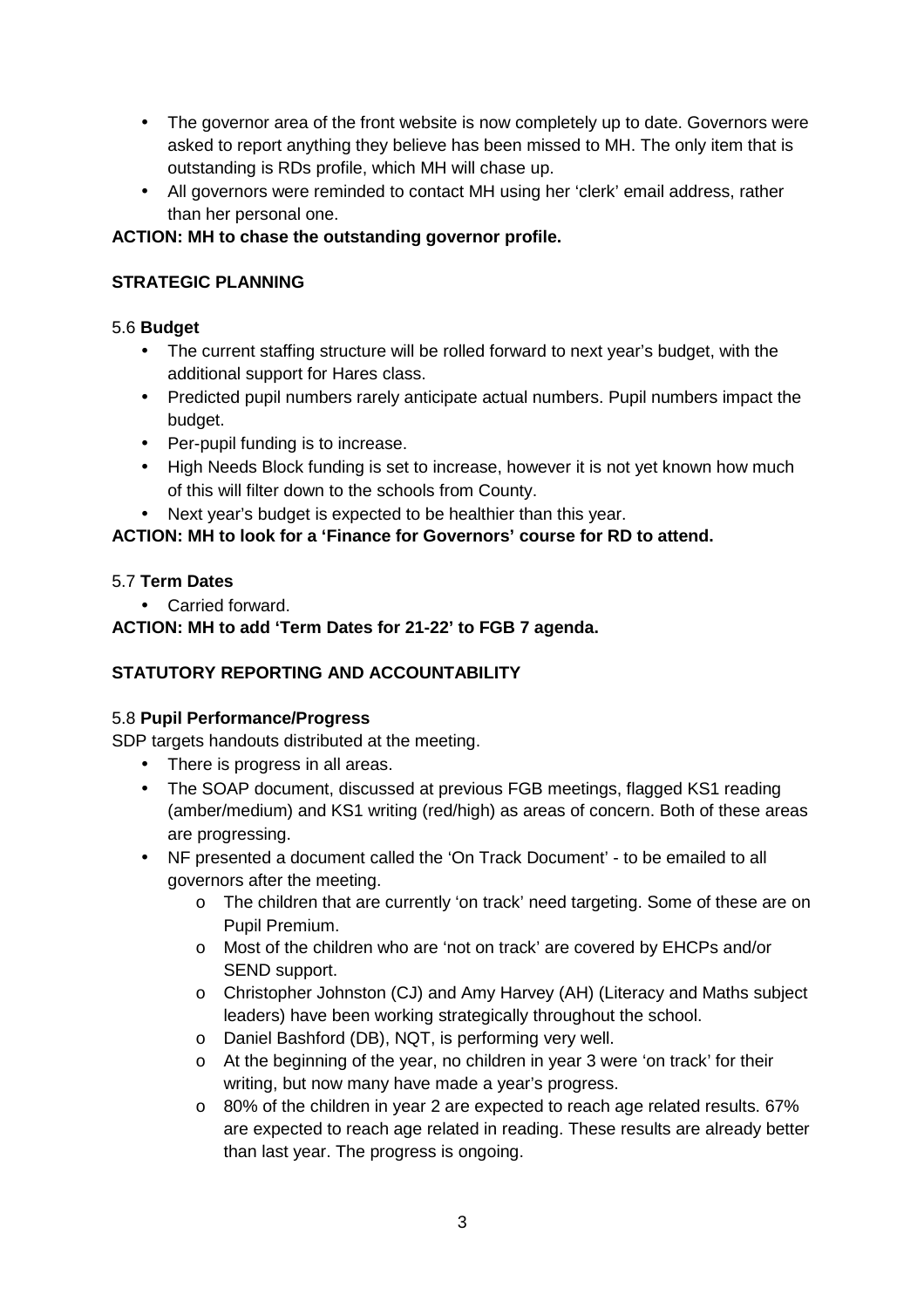- o KS2s results are expected to be in line with or above the national average. Over 70% are expected to get age related results.
- Governors asked what the least successful area of focus has been.
	- $\circ$  NF explained that it is the disadvantaged. There is such a high number of them with different personal situations. There is a limit to how much they can achieve.
- Governors asked if the SEND targets are likely to be met.
	- o NF explained how it is looking unlikely.
- Governors asked what NF believes is driving this overall change for the better.
	- o NF explained how she believes that it is the new teaching staff being stronger than the staff they replaced. And many of the existing teaching staff are excellent. NF did warn that there would be a dip in the data with this year's year 3-4 class.
- Governors acknowledged the value of the fresh point of view afforded by NF secondment. Governors discussed the value of continuing to use a HT from another school to observe classroom teaching, as staff found this both challenging and supportive.
- It was noted that it would be important that teachers continue to understand that such observations are there to strengthen and develop their practise, not to criticise.

## **ACTION: 1. NF to email the 'On Track Document' to all governors.**

#### **2. AJ to discuss with LH the idea of regular observations with other local head teachers.**

## 5.9 **School Visits/Residentials**

- All classes have had either a classroom visitor, or a school trip, this term.
- Stags have a residential booked. There are plans underway for a Hare's only residential.
- Governors asked about risk assessments for trips/residentials.
	- o NF explained that they all have to be approved by the Head. NF has made minor amendments to recent ones.
- Governors asked how we assess the impact of visits/residentials.
	- o NF explained that there is no formal impact assessment. . However, it is often reflected in the quality of learning after the event. For example, Badgers class recently visited Quickes' Cheese Farm, and produced some high quality writing following this.
	- o OFSTED will study the website, this is where the impact of trips could be evidenced (via photographs and supporting text).
	- o It was suggested we could put 'school visit impact' into the annual parent questionnaire.

#### 5.10 **SEND**

- The Hares' team, CJ, AH, Ali Gillard (SENDCo) and NF had a meeting regarding the current situation in Hares class. Things are now moving in the right direction.
- NF is involved in classroom releases with CJ and AH, enabling them to teach literacy and maths to Hares class, while the Hares team meet with the SENDCo.
- There are now additional hours on a Friday for PP pupils, and ongoing assembly interventions.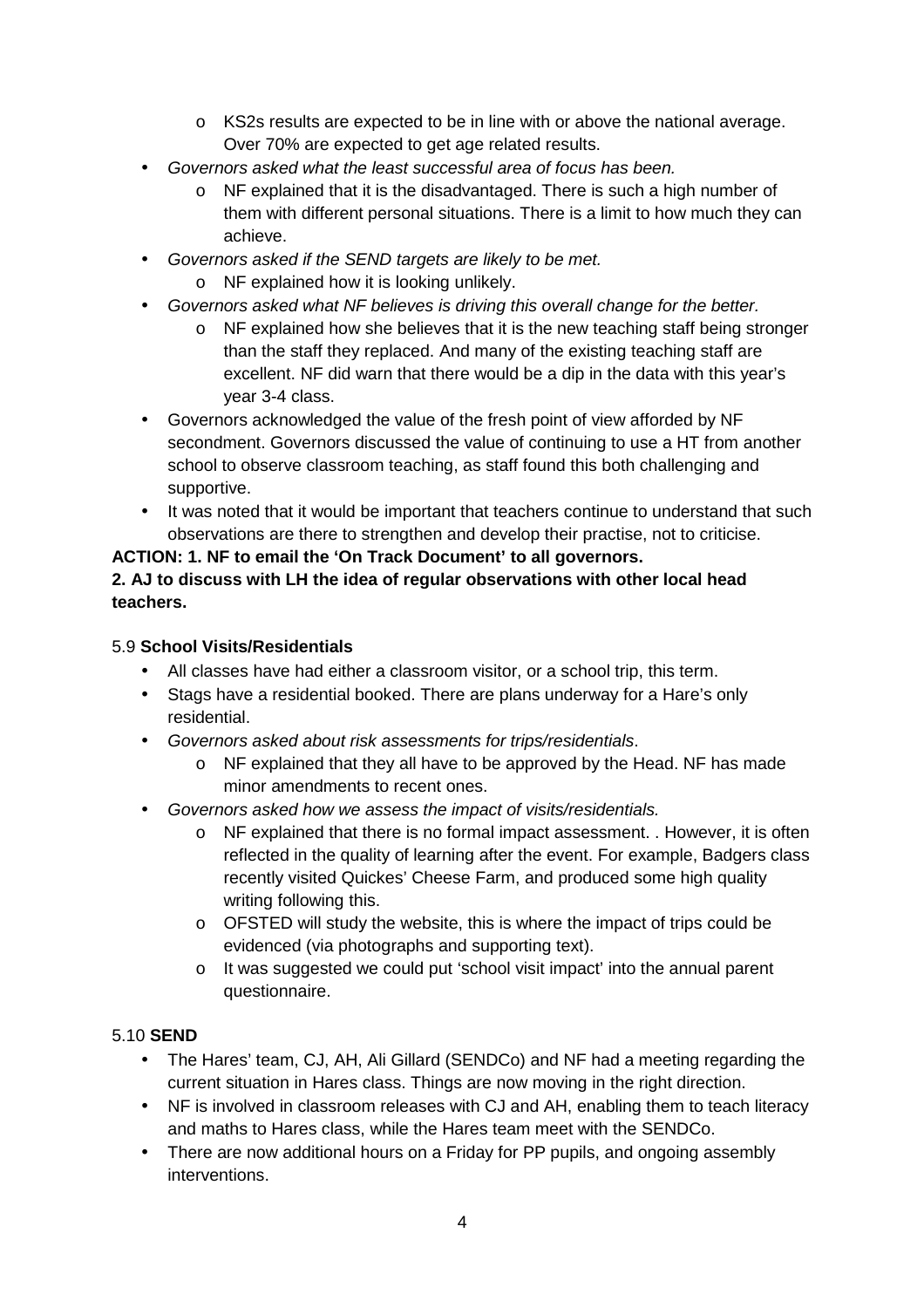- Staff are feeling more positive.
- KT has a meeting with AG tomorrow.
- Governors asked if we have been able to also focus on the 'more able' pupils.
	- o NF explained that although Badgers and Stags classes have no additional support, they are supporting those working at greater depth.
	- o There are 2 pupils who moved from Hares into Badgers for maths lessons, to enable them to receive appropriate challenge.
	- o DB has flagged a year 1 pupil that he believes would benefit from being moved onto the KS2 reading scheme.

# 5.11 **Policies**

# 5.11.1 **Behaviour Principles and Policy**

- There is an amendment required. It covers acts of aggression towards other children but it does not cover acts of aggression towards adults. This needs addressing.
- LH will amend this policy when she returns.

# **ACTION: MH to add 'Behaviours Principles and Policy' to T&L3, with LH leading.**

## 5.11.2 **Information Security Bundle**

Data Protection Policy; Data Protection Compliance Report; Information Security Incident Management Policy; Security Incident Management Procedure; Privacy Notice for Volunteers

- There are minor changes.
- Governors have asked the Data Protection Officer to make updates annual, so that we do not have to keep adopting new versions each term. He has agreed.

## 5.11.3 **Freedom of Information Procedure**

• This procedure is to be included in the Information Security Bundle.

All documents in the Information Security Bundle (including Freedom of Information Procedure): Proposed by KT. Seconded by AJ. Agreed by ALL.

## **GOVERNANCE**

## 5.12 **Governor Spring Tasks**

• TN has completed his Sports Premium walk and report. It is available publicly on the school website.

## **ACTION: 'Governor Spring Tasks' to be added to FGB 6 agenda.**

## 5.13 **Governing Body**

## 5.13.1 **Update GB Composition**

• This has been completed. MH will put it onto the backroom of the website for all governors to access.

## **ACTION: MH to put Governor Contact Information on the governor back room.**

## 5.13.2 **Governor Skills Audit**

• This has been completed and the results are on the backroom for governors to review.